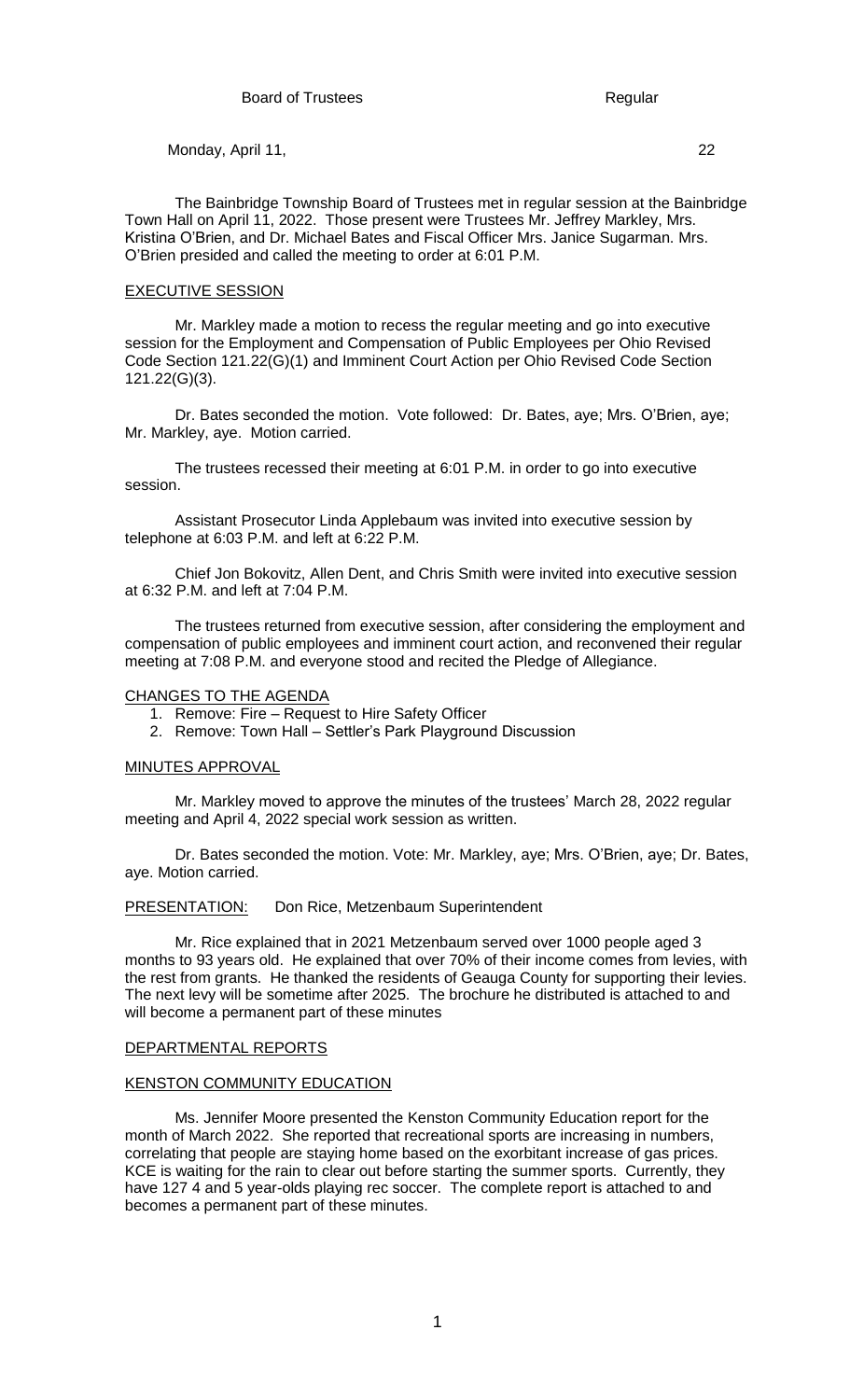## SERVICE DEPARTMENT REPORT

Mr. Jim Stanek presented the service department report for the month of March 2022. He reported that the weather has been prohibitive in getting outdoor work completed. They are currently working on the River Road Park restrooms. They are finalizing plans for the columbarium fountain and solar panels at the cemetery. The PlanetAid bins should be placed this week. They have two road bids that will be opened this Friday the 15<sup>th</sup>. The complete service department report is attached to and becomes a permanent part of these minutes.

### FISCAL OFFICE REPORT

Mrs. Janice Sugarman presented the fiscal report for the month of March 2022. The general fund balance is \$2,469,094.21 as of March 31, 2022. She reported that all first half tax collections have been received. In addition, the township received an additional \$2,400.00 in ARPA grant funds. The audit is still ongoing, but the auditors are no longer onsite at the township. The complete fiscal report is attached to and becomes a permanent part of these minutes.

### PUBLIC COMMENTS

Mr. Bob Paulson and Mr. Rick Buffington of Edwards Landing spoke to the trustees about concerns over creek bank erosion in their development. They are looking for some help from the trustees. They will send the trustees information on who they have spoken with at the EPA and their developer in the hopes that the trustees can help get answers.

### FIRE DEPARTMENT – NEW BUSINESS

### Request to Accept Donations

The trustees were in general agreement to accept the donation of \$1,000.00 from Bainbridge Township resident Linda Spiros in accordance with ORC 505.10, and with extreme gratitude for the donation which will be used towards the purchase of a fire safety trailer.

### Job Description Approval – Safety Officer

Mr. Markley made a motion to approve the job description for Safety Officer within the Bainbridge Township Fire Department as presented by Chief LouAnn Metz.

Dr. Bates seconded the motion that was passed unanimously.

## Alarm Monitoring Agreement

Mr. Markley made a motion to approve the Alarm Monitoring Agreement with Protegis Fire & Safety, which has been reviewed by legal counsel and excluding item #12, and further authorize the fiscal officer to sign the agreement per the recommendation of the fire chief.

Dr. Bates seconded the motion that passed unanimously.

## SERVICE DEPARTMENT – NEW BUSINESS

### Request to Declare Obsolete

Mr. Markley made a motion to declare the True Manufacturing commercial refrigerator TS-49 obsolete and no longer needed by the township pursuant to ORC 505.10, per the recommendation of the road superintendent.

Dr. Bates seconded the motion that was passed unanimously.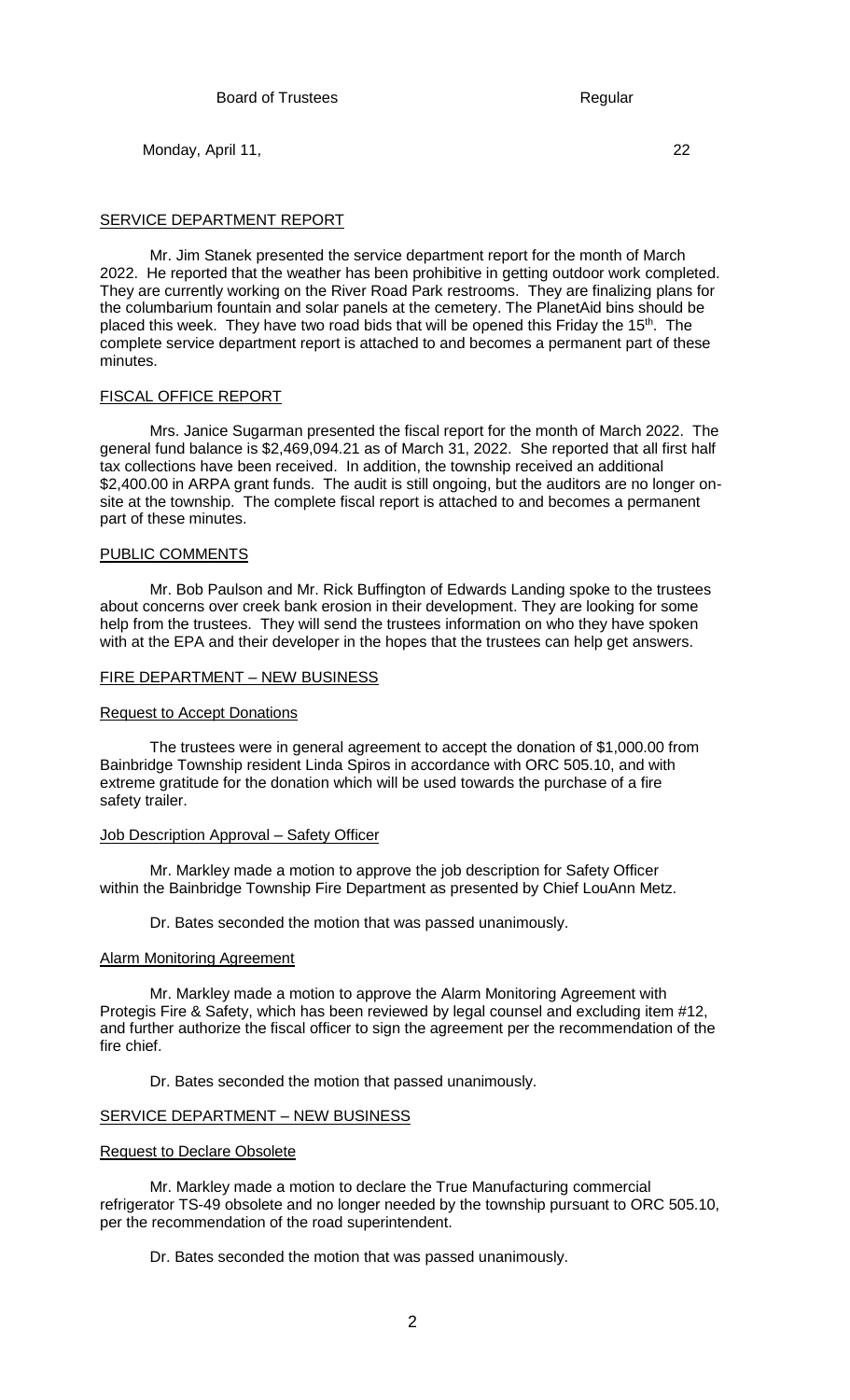### Approval to sell on Govdeals.com

Mr. Markley made a motion to allow the listing of the obsolete refrigerator on Govdeals.com for sale in accordance with ORC 505.10, per the recommendation of the road superintendent.

Dr. Bates seconded the motion that was passed unanimously.

#### Cemetery Deed Transfer - Krause

Mr. Markley made a motion to transfer one grave (Sec. 8 Lot 9 Grave 1) from cemetery deed #18 to deed #631 in the amount of Zero dollars to ReNae Jean Krause of 10451 Diagonal Road, Mantua, OH 44255, an heir of a former resident of the Township.

Dr. Bates seconded the motion that was passed unanimously.

The trustees signed a Deed for Restland Cemetery, Section 8 Lot No. 9 Grave 1. Max Yost and Jeff Villers attested to their signatures.

#### TOWN HALL – NEW BUSINESS

#### 2022 Property Use Agreement with Kenston

Mr. Markley made a motion to authorize the chair to sign the property use agreement between Kenston Schools and Bainbridge Township for the 2022 fireworks display at Kenston High School on July 1, 2022 with a rain date of July 3, 2022 as reviewed by both parties and by the Geauga County Prosecutor's Office.

Dr. Bates seconded the motion. Vote: Mr. Markley, aye; Mrs. O'Brien, aye; Dr. Bates, abstain. Motion carried.

### American Fireworks

Mr. Markley made a motion to approve the agreement between Bainbridge Township and American Fireworks to conduct a fireworks show on July 1, 2022, with a rain date of July 3, 2022, utilizing Option # 1 in the amount of \$13,500.00 as outlined in the agreement and further authorize the chair to sign the agreement.

Dr. Bates seconded the motion that was passed unanimously.

#### Letter of Support – Water Resources

The trustees were in general agreement to provide a letter of support to Congressman Dave Joyce for the infrastructure improvements to the McFarland Wastewater Treatment Plant.

#### Letter of Support – RAISE

The trustees were in general agreement to provide a letter of support to Secretary Pete Buttigieg for the Cleveland Metroparks' application to the Rebuilding American Infrastructure with Sustainability and Equity (RAISE) grant program for the Chagrin to Solon Trail Project.

#### FISCAL OFFICE - NEW BUSINESS

#### PURCHASE ORDER APPROVALS

Mr. Markley made a motion to approve the purchase orders listed below as submitted by the Fiscal Officer.

Dr. Bates seconded the motion that passed unanimously.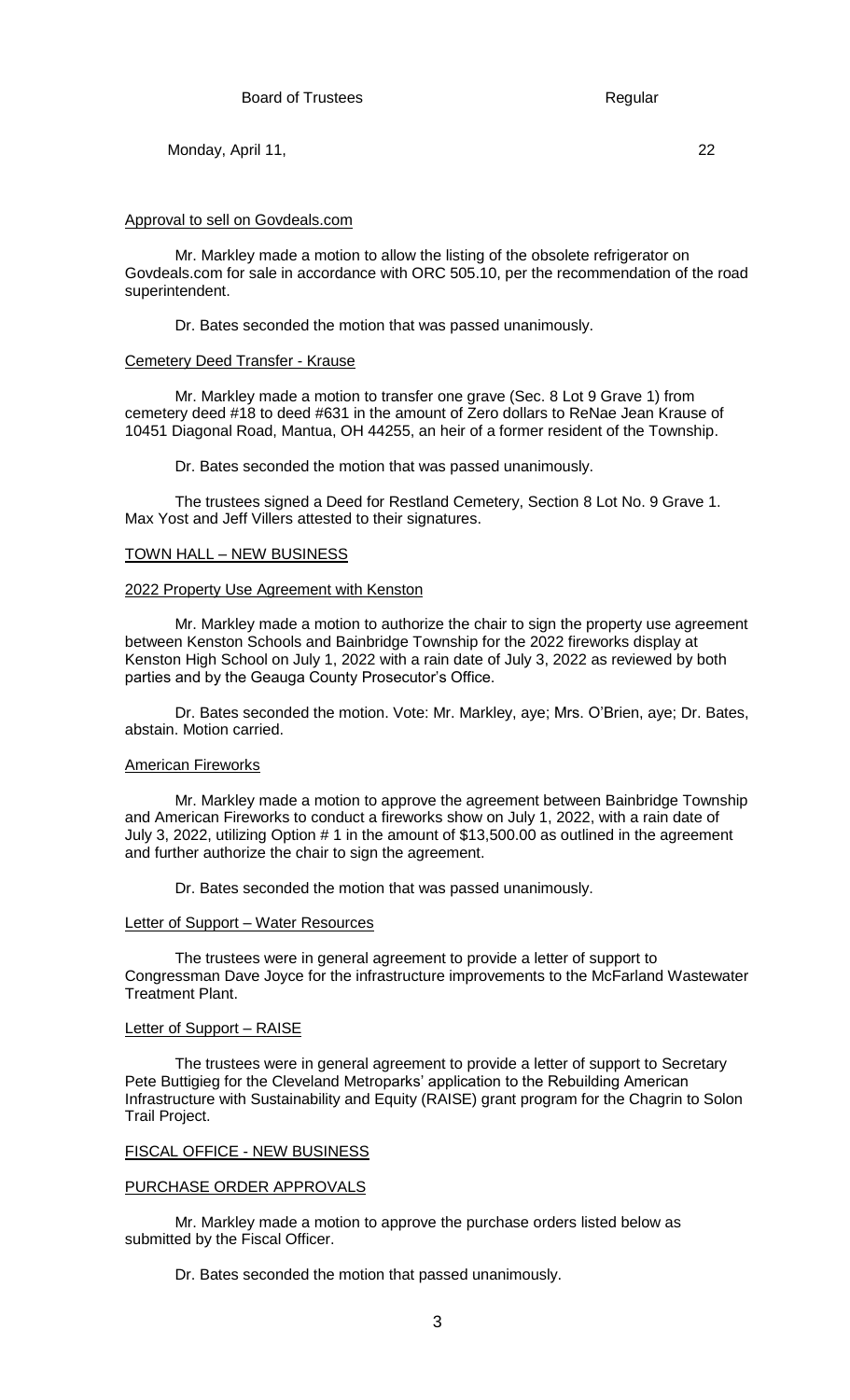## Purchase Order Request List

- 1. Cleveland Wrap New Vehicle Wrap \$4,365.00 (EMS)
- 2. A Better Truck Cap & Hitch Cap for New Vehicle \$3,777.00 (EMS)

## INVOICE APPROVALS

Mr. Markley made a motion to approve invoices  $#1 - 3$  listed below as submitted by the Fiscal Officer.

Dr. Bates seconded the motion that passed unanimously.

Mr. Markley made a motion to approve invoice #4 listed below as submitted by the Fiscal Officer.

Dr. Bates seconded the motion. Vote: Mr. Markley, aye; Mrs. O'Brien, abstain; Dr. Bates, aye. Motion carried.

Invoices

- 1. Ohio Auditor of State UAN and Audit Fees \$6,588.50 (General)
- 2. Cargill Salt Fill-ups \$25,151.64 (Roads)
- 3. Sensible Products Equipment to Outfit 3135 \$8,942.00 (Fire)

## BLANKET CERTIFICATE APPROVAL

Mr. Markley made a motion to approve the blanket certificate listed below as submitted by the Fiscal Officer.

Dr. Bates seconded the motion that passed unanimously.

Blanket Certificate

1. Parks – Improvement of Sites - \$15,000.00 (General)

## FISCAL RESOLUTION APPROVALS

Mr. Markley made a motion to approve Resolution 04112022-A as submitted by the Fiscal Officer.

- Resolution to transfer from General Fund to the Road Fund for work performed by the Road Department in the month of March 2022 – \$5,154.24
- Dr. Bates seconded the motion that passed unanimously.

Mr. Markley made a motion to approve Resolution 04112022-B as submitted by the Fiscal Officer.

Resolution to increase Permanent Appropriations and Revenues for 2022 in Public Improvement TIF Fund #1 - \$9,200.89

Dr. Bates seconded the motion that passed unanimously.

### Checks Dated March 29, 2022 through April 11, 2022

The trustees examined and signed checks and invoices from March 29, 2022 through April 11, 2022 consisting of warrants #38906 through #39010 in the amount of \$128,695.54.

NOTE: A register of said checks is attached to and becomes a permanent part of these minutes.